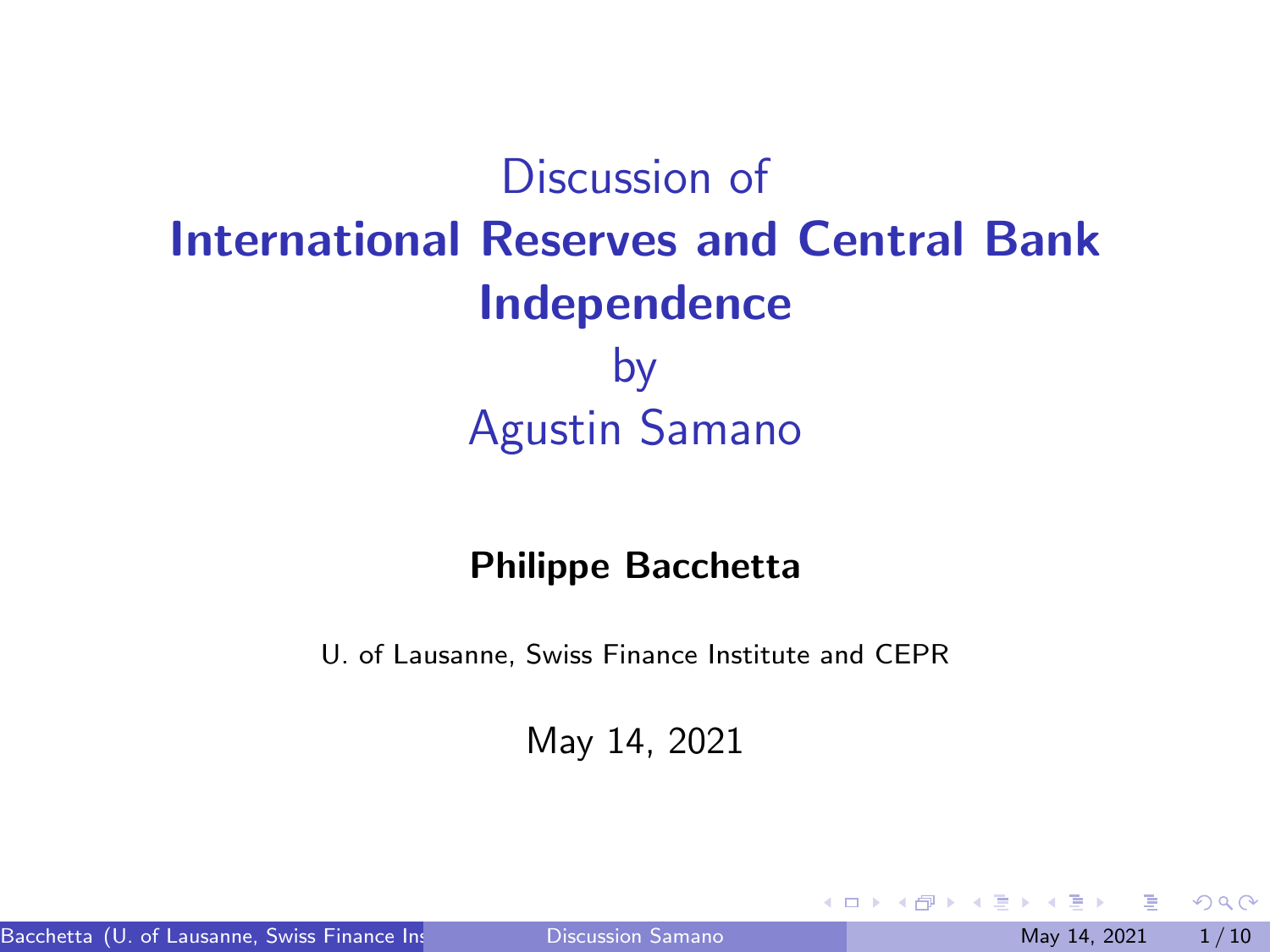# Paper Outline

- Presents evidence that countries with higher central bank independence have a higher level of reserves
- Provides a simple explanation: governments are more impatient than the central bank
	- Rogoff: appoint a *conservative* central banker
	- Samano: appoint a *patient* central banker
- Develop a theoretical model to describe the mechanism at work
	- Debt crisis model related to Alfaro and Kanczuk (2009)
- Calibrate model to provide a quantitative assessment
- Nice paper !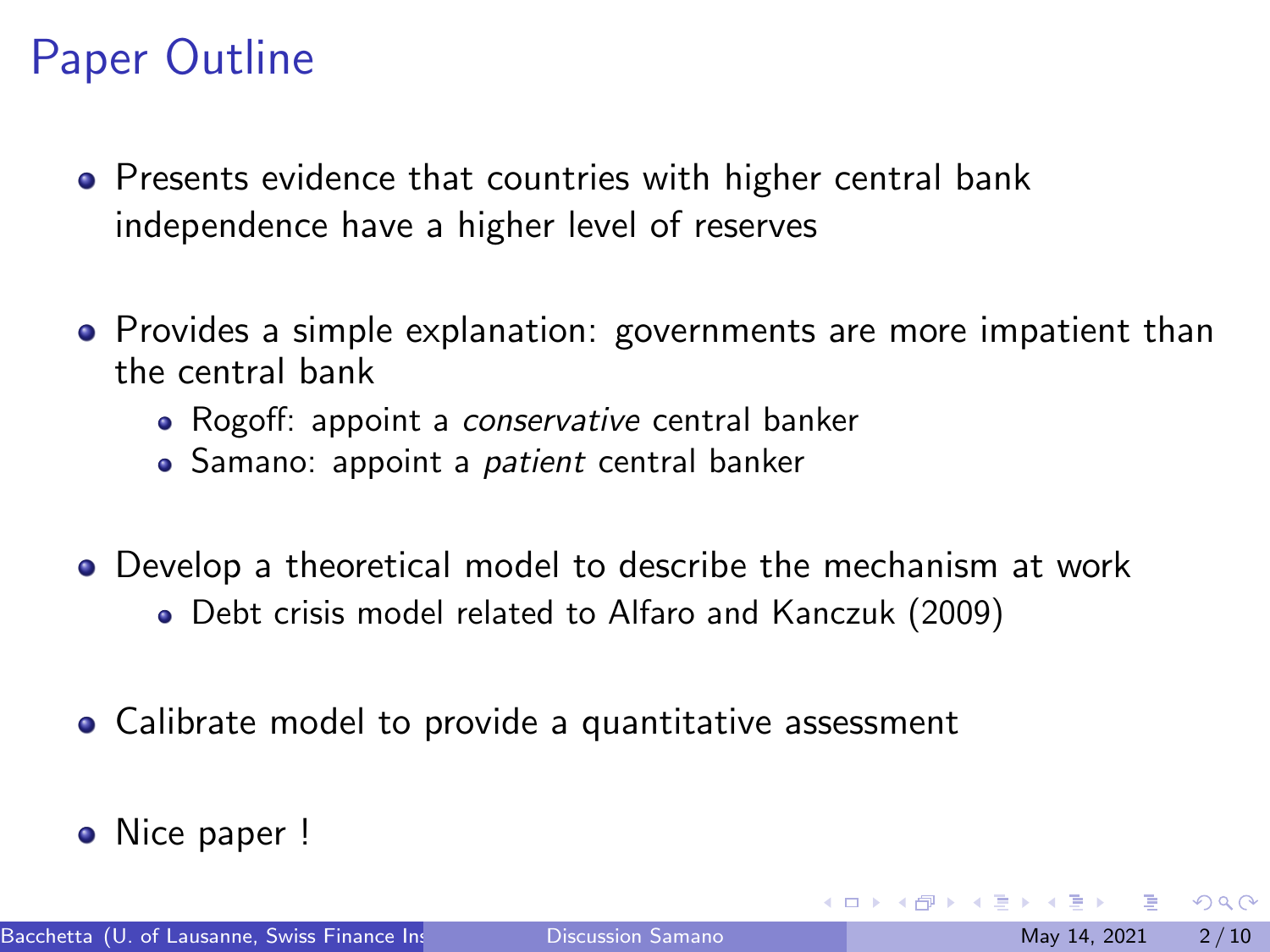## Interesting Question

- Why holding asset and debt at the same time?
- Pervasive question, difficult to model in standard macroeconomic models with representative agents
	- E.g. firms with large corporate debt may also hold large amount of cash
- In the case of consolidated governments: issue debt and hold reserves
- Growing literature on the topic, with emphasis on precautionary or liquidity motives
- Different approach in this paper: heterogenous decision makers in the government and the central bank

 $200$ 

 $\mathcal{A} \oplus \mathcal{B}$  and  $\mathcal{A} \oplus \mathcal{B}$  and  $\mathcal{B} \oplus \mathcal{B}$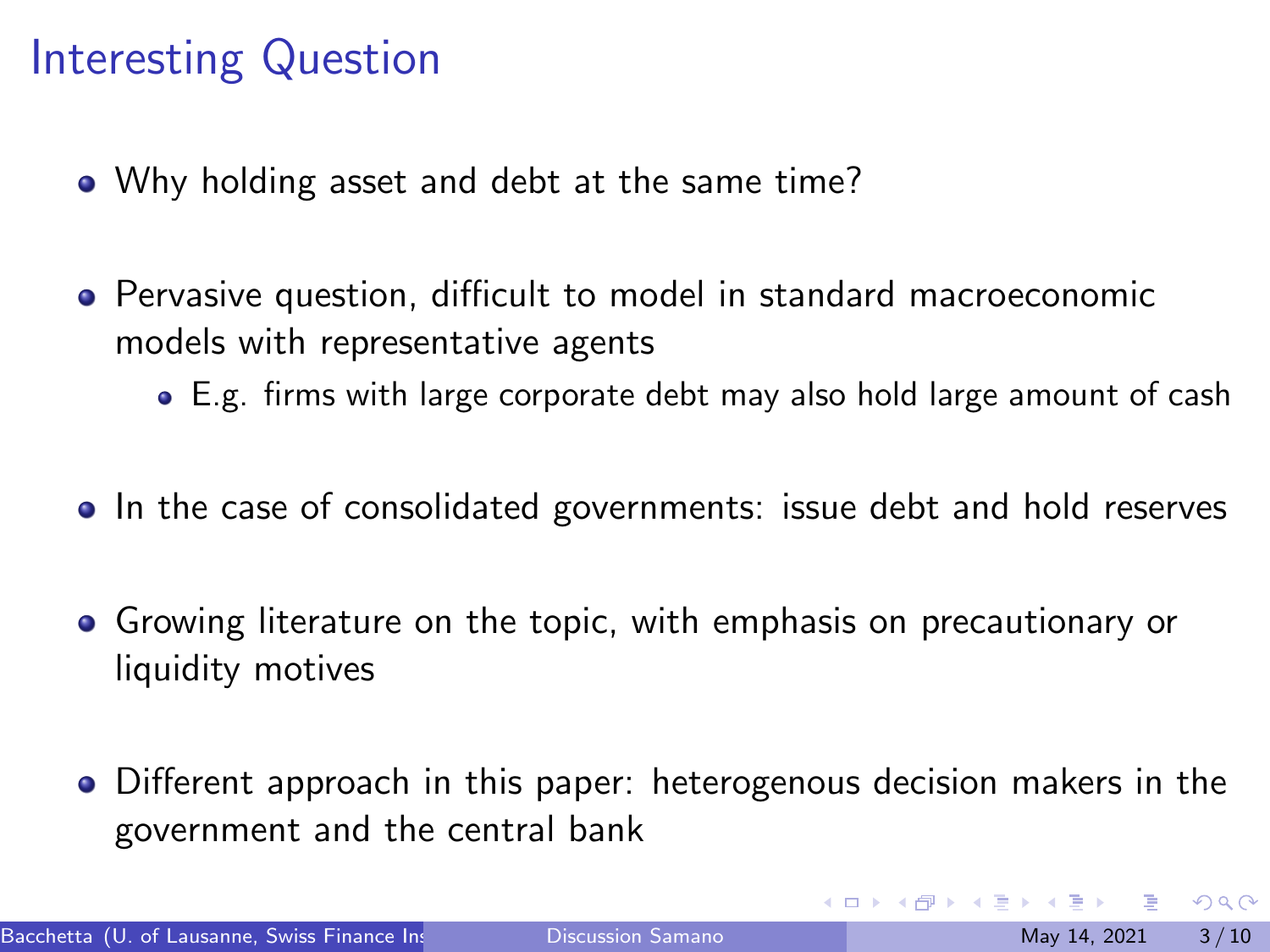## Basic Mechanism

- Both the government and the central bank optimize household consumption, but with different discount rates
- **Hand-to-mouth households:**

$$
c_t = (1 - \tau^{\pi})y_t + \mathcal{T}_t
$$

- Impatient government: increase in  $T_t$  by increasing debt
- Central bank can offset this by increasing  $\tau^{\pi}$  and thus reserves
- ⇒ Both debt and reserves co-exist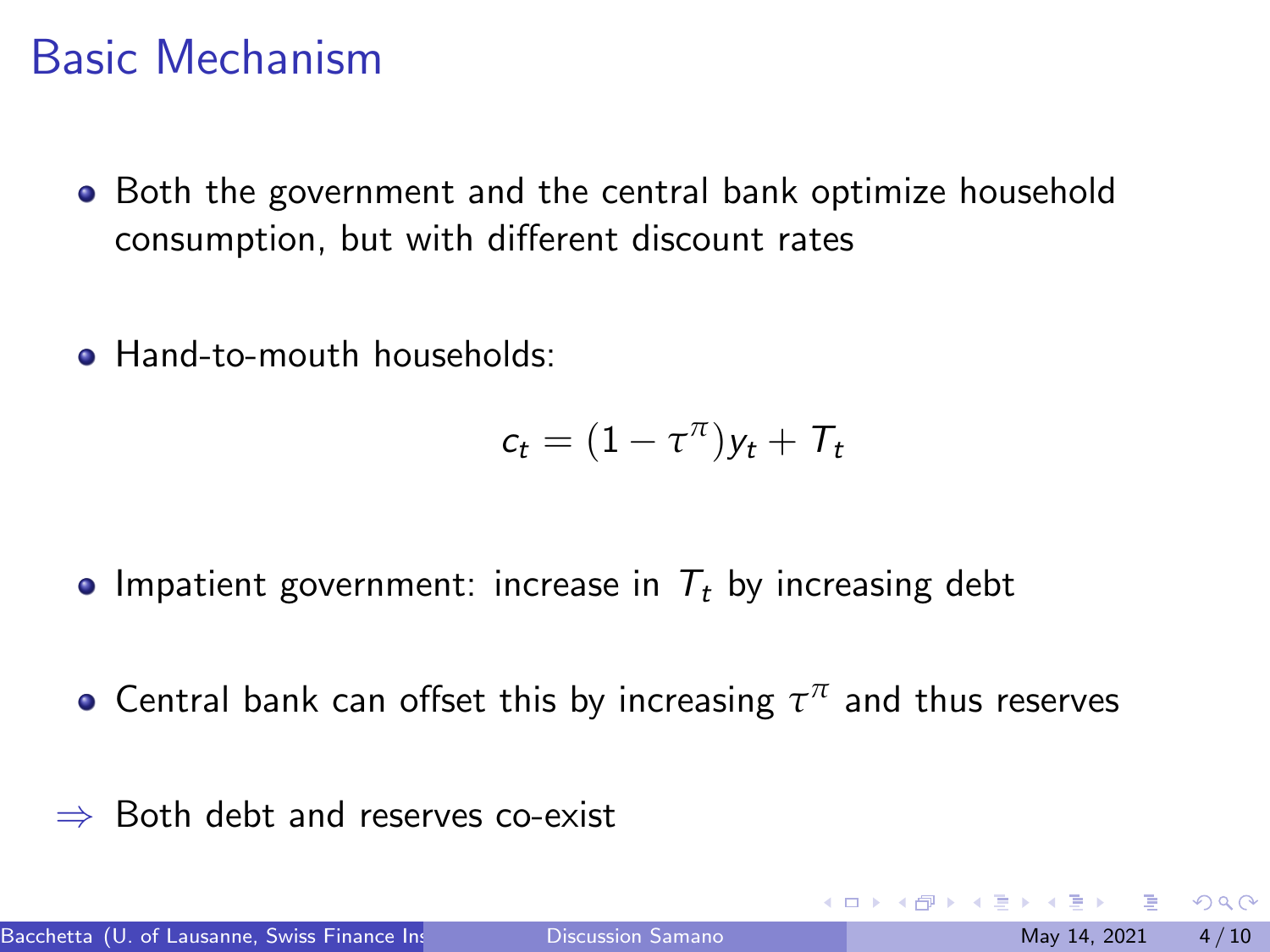- Different mechanism from Alfaro-Kanczuk and most of the literature
- Reserves matter in normal times. Main role is not for crisis times
- ⇒ Also matter in deterministic case
	- Question: do we need debt crisis model to illustrate the mechanism?

 $\Omega$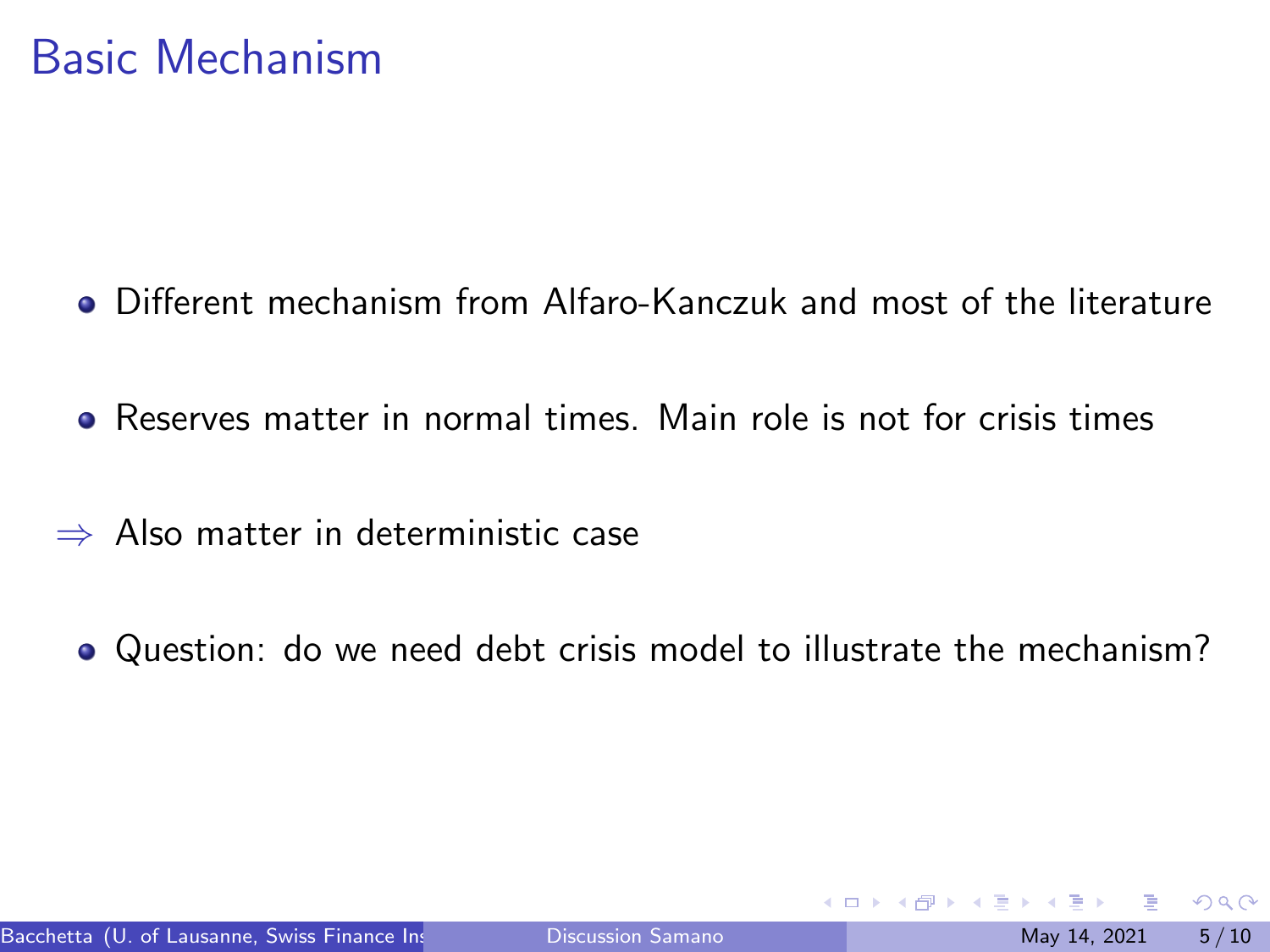- Nice to have a simple model. Question some of the simplifying assumptions
- 1. Central Bank
- Objective of an independent central bank: smoothing of household consumption?
	- Main objective is inflation stabilization
	- Other objectives include output growth, financial stability, exchange rate, climate change, etc.
- Central bank reserves are typically matched by liabilities (monetary base) rather than taxes
- Independent central banks also buy domestic government bonds

 $200$ 

イロト イ押ト イヨト イヨト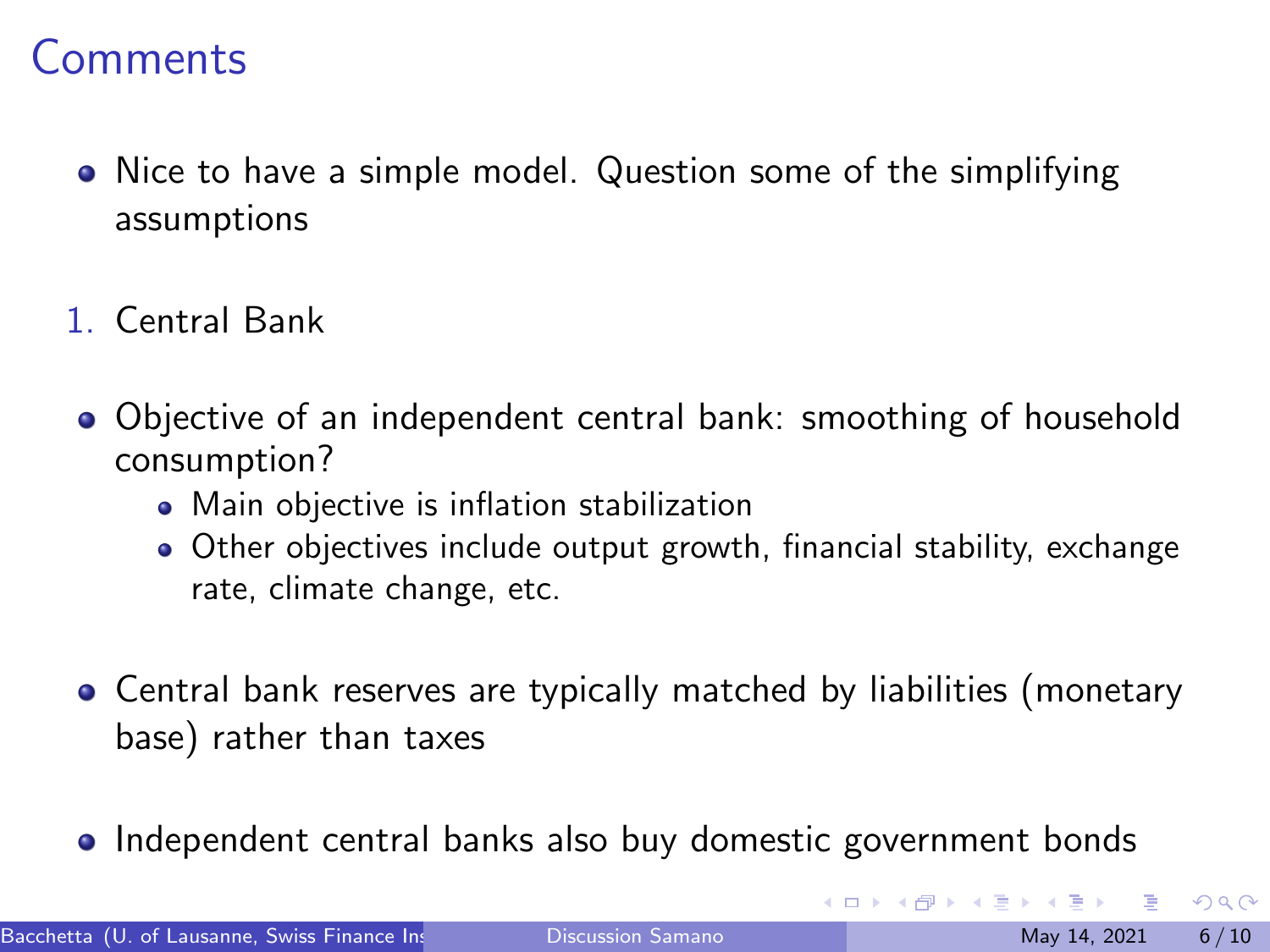- 2. Households
	- Hand-to-mouth: no intertemporal decision
	- Cannot hold government debt or foreign assets
	- Government and central bank do all the (international) asset transactions
- A semi-open economy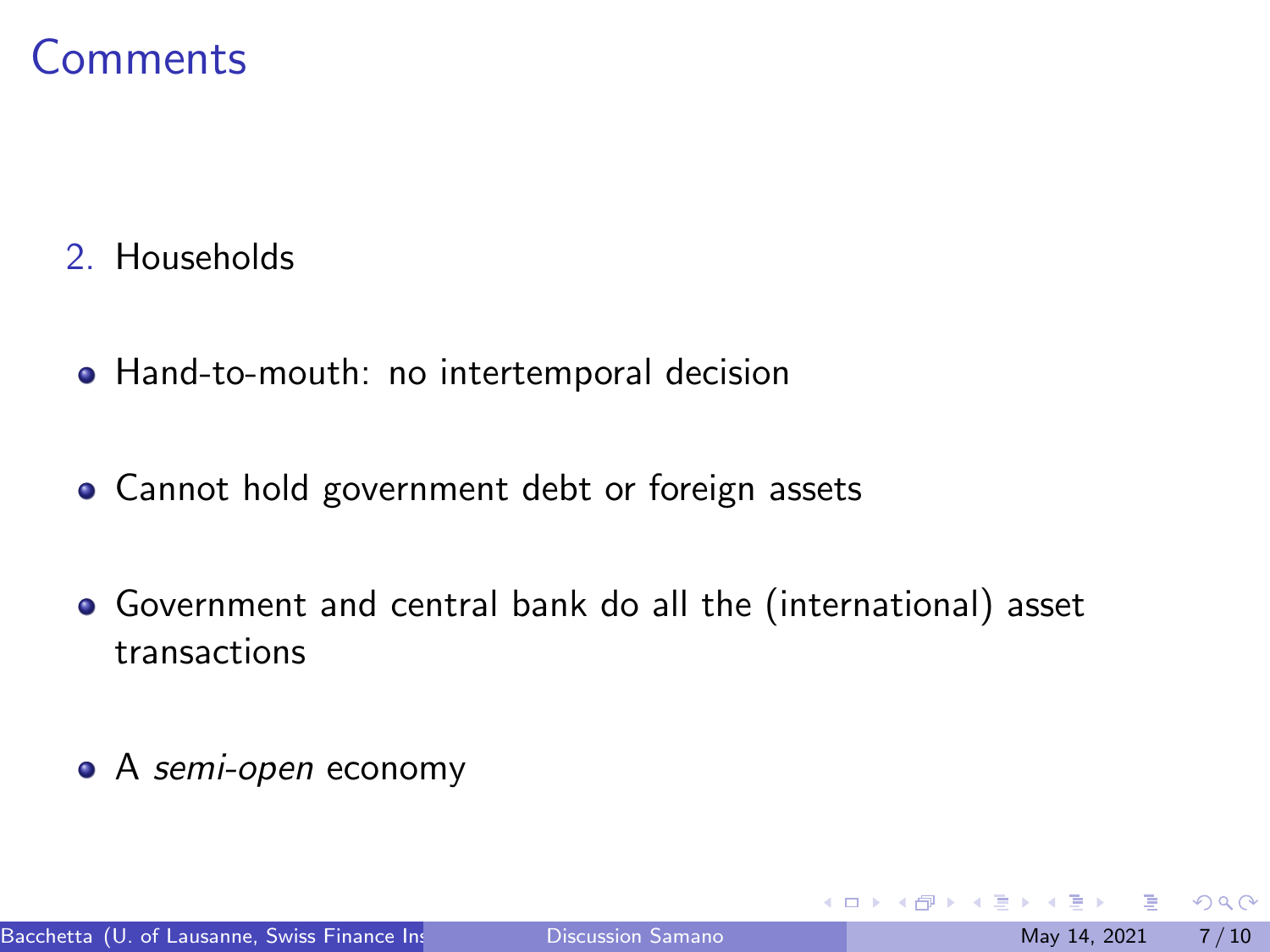- In a semi-open economy, the government or the central bank plays a role for intertemporal trade
- Analyzed in Bacchetta, Benhima, and Kalantzis (AEJMacro, 2013)
- Central bank as Ramsey planner: may be optimal to hold reserves
- Would be the case here if  $\beta > q^*$  (patient consumers)
- Would also be the case with an initial government debt when  $\beta=q^*$
- **o** Two remarks:
	- In our model, reserves are the counterpart of deposits by households
	- Our analysis was motivated by the Chinese case

 $\Omega$ 

イロト イ押ト イヨト イヨト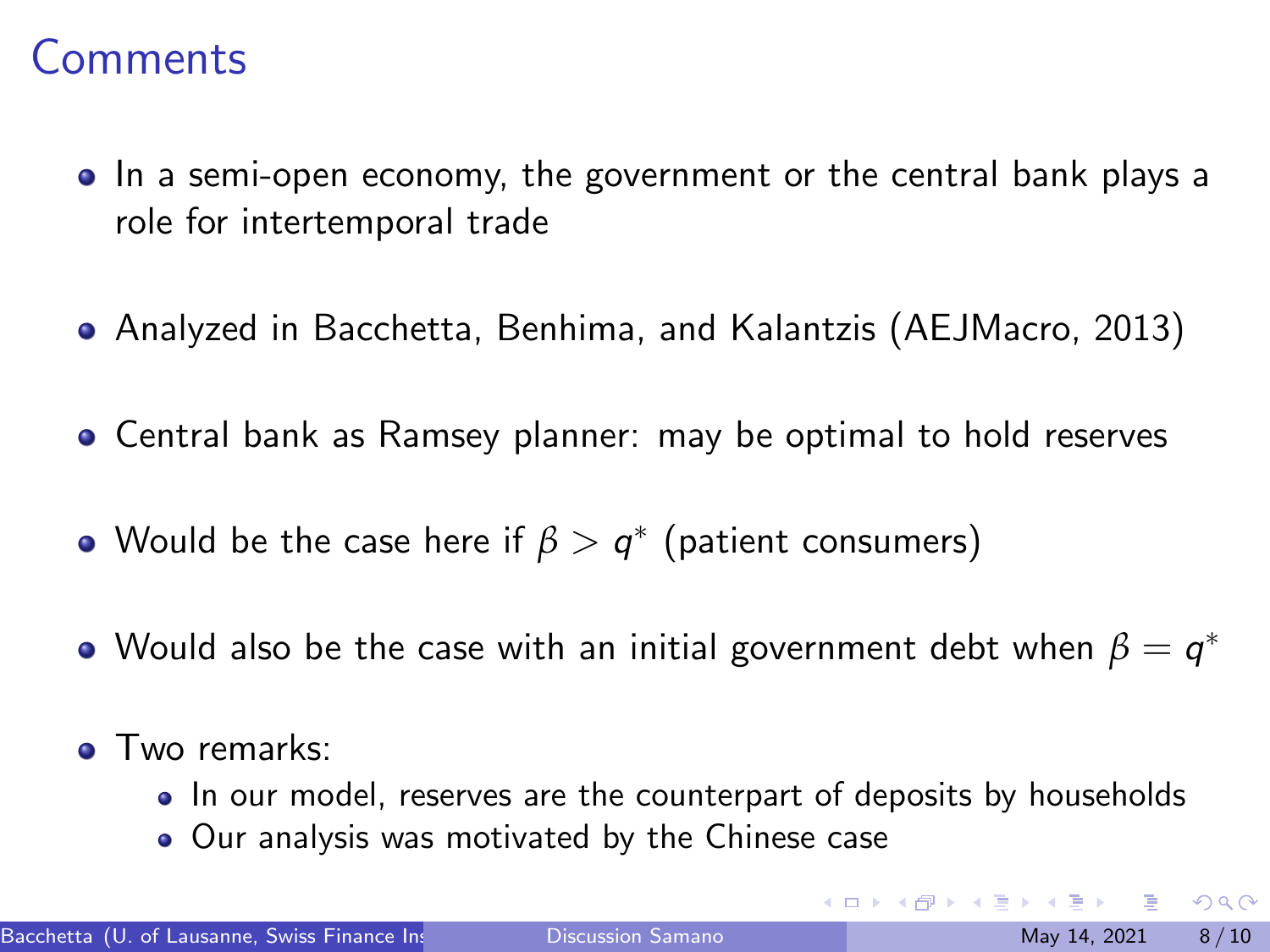- The hand-to-mouth assumption for household is a key assumption
- If households could buy foreign assets, they could offset increases in government debt and transfers
- No need for central bank reserves
	- Also shown in Davis, Fujiwara, Huang, and Wang (JME 2021), where the central bank is a Ramsey planner
- Accumulation of reserves plays role with restricted capital mobility • or with strong deviation from Ricardian equivalence
- Central bank independence should be accompanied by capital controls
	- or maybe capital mobility is sufficiently limited in Latin America. Analysis in the line of Davis et al. (2021)

 $200$